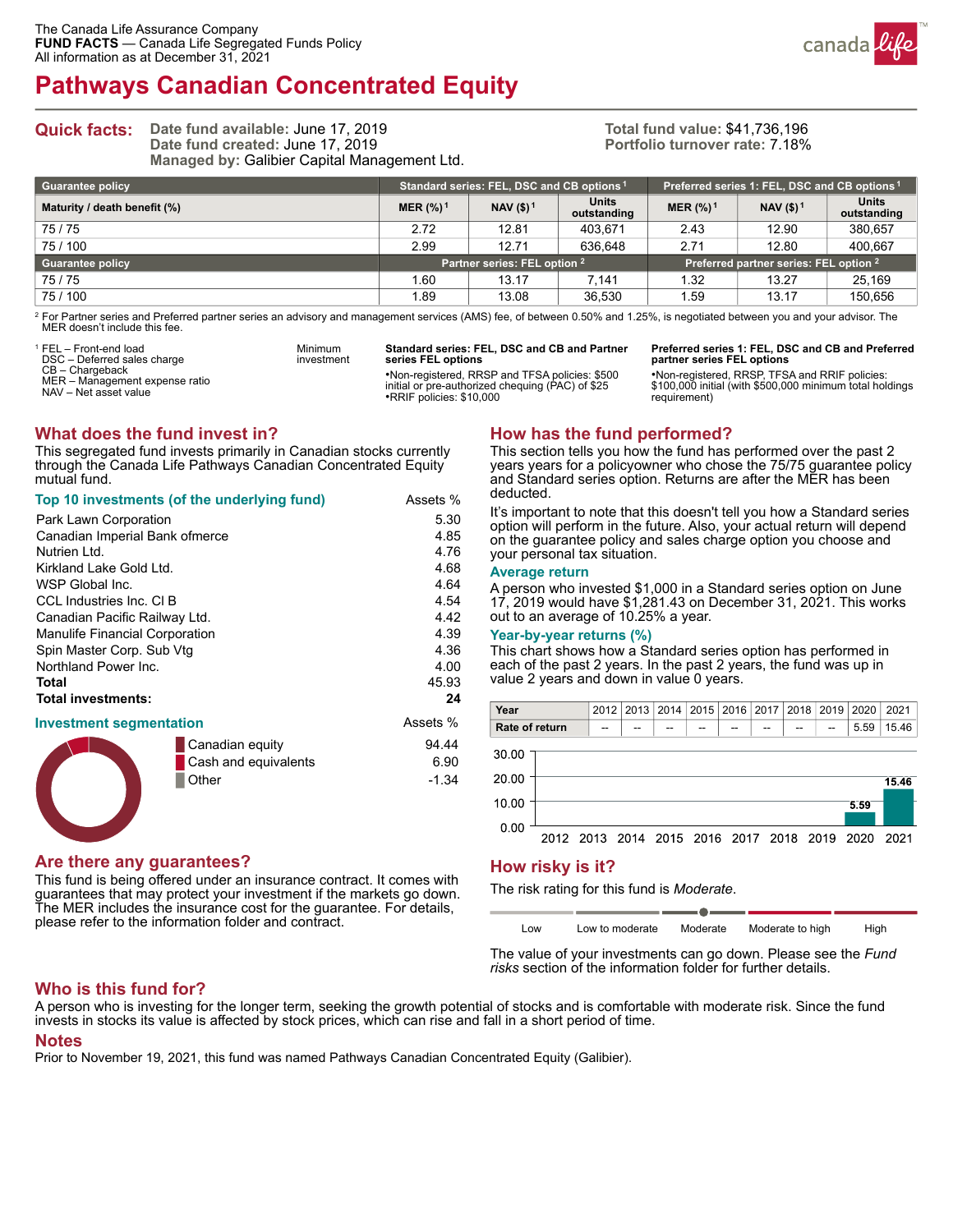

# **Pathways Canadian Concentrated Equity**

## **How much does it cost?**

The following table shows the fees and expenses you could pay to invest in or redeem units of the fund and will depend on the sales charge option you choose.

#### **1. Sales charges**

| Sales charge option                                                | What you pay                                                                                                                                                                                                                                                                                                                                | <b>How it works</b>                                                                                                                                                                                                                                                                   |                                                                                                                                                                                                                                                                                                                                                                                                                   |  |  |  |
|--------------------------------------------------------------------|---------------------------------------------------------------------------------------------------------------------------------------------------------------------------------------------------------------------------------------------------------------------------------------------------------------------------------------------|---------------------------------------------------------------------------------------------------------------------------------------------------------------------------------------------------------------------------------------------------------------------------------------|-------------------------------------------------------------------------------------------------------------------------------------------------------------------------------------------------------------------------------------------------------------------------------------------------------------------------------------------------------------------------------------------------------------------|--|--|--|
| Standard series FEL option                                         | Up to 5% of the amount you invest.                                                                                                                                                                                                                                                                                                          | . You and your advisor determine the rate.                                                                                                                                                                                                                                            |                                                                                                                                                                                                                                                                                                                                                                                                                   |  |  |  |
| Preferred series 1 FEL option                                      | Up to 2% of the amount you invest.                                                                                                                                                                                                                                                                                                          | •The fee is deducted from the amount you invest. It is paid as a commission.                                                                                                                                                                                                          |                                                                                                                                                                                                                                                                                                                                                                                                                   |  |  |  |
| Standard series DSC option<br>and Preferred series 1 DSC<br>option | If you redeem units within:<br>1 year of investing, you pay 5.50%<br>2 years of investing, you pay 5.00%<br>3 years of investing, you pay 5.00%<br>4 years of investing, you pay 4.00%<br>5 years of investing, you pay 4.00%<br>6 years of investing, you pay 3.00%<br>7 years of investing, you pay 2.00%<br>After 7 years, you pay 0.00% | •When you invest, Canada Life pays a<br>commission of up to 5%.<br>•You can redeem up to 10% of your units each<br>year without paying a redemption charge.                                                                                                                           | •The redemption charge is a set<br>rate. It's deducted from the<br>amount you withdraw.<br>•Any redemption charge you pay<br>goes to Canada Life.<br>•You can switch to units of other<br>available funds under the contract<br>at any time. If you switch from a<br>DSC option to a FEL option you<br>may pay a redemption charge.<br>The redemption charge is based<br>on the date you invested the<br>premium. |  |  |  |
| Standard series CB option<br>and Preferred series 1 CB<br>option   | There is no fee to invest or redeem<br>units.                                                                                                                                                                                                                                                                                               | .When you invest, Canada Life pays a commission of up to 3%.<br>•If you redeem units within the first 4 years from when the premium was allocated,<br>your advisor may have to return a portion of their commission to Canada Life.                                                   |                                                                                                                                                                                                                                                                                                                                                                                                                   |  |  |  |
| Partner series FEL option                                          | Up to 5% of the amount you invest.                                                                                                                                                                                                                                                                                                          | . You and your advisor determine the rate.<br>•The fee is deducted from the amount you invest. It's paid as a commission.<br>•You will also agree on an advisory and management services fee (AMS) of between<br>0.50 -1.25%. The AMS fee is deducted from your policy every quarter. |                                                                                                                                                                                                                                                                                                                                                                                                                   |  |  |  |
| Preferred partner series FEL<br>option                             | Up to 2% of the amount you invest.                                                                                                                                                                                                                                                                                                          |                                                                                                                                                                                                                                                                                       |                                                                                                                                                                                                                                                                                                                                                                                                                   |  |  |  |

#### **2. Ongoing expenses**

The MER includes the management fee and operating expenses of the fund as well as the insurance cost for the guarantee. For Standard series and Preferred series 1, the MER also includes a fee that is paid to your advisor for the services and advice provided to you. You don't pay the MER directly but it will reduce the return on your investment. For Partner series and Preferred partner series, you will pay for the advisor's services through the redemption of units from your policy, known as an AMS fee. This fee is negotiable and ranges from 0.50-1.25%.

Available additional guarantee options are subject to the following fees. You have to pay for these as set out below and this cost isn't included in the MER. For details about how the guarantees work, please see the applicable section of your information folder and contract.

| <b>Guarantee policy</b>         | <b>Standard series:</b><br>FEL, DSC and CB<br>options | <b>Preferred series</b><br>1: FEL, DSC and<br><b>CB</b> options | <b>Partner series:</b><br><b>FEL option</b> | <b>Preferred partner</b><br>series: FEL<br>option | Death benefit<br>quarantee reset<br>option $(\%)$ | <b>Maturity</b><br>quarantee reset<br>option (%) | Lifetime income<br>benefit fee (%) |
|---------------------------------|-------------------------------------------------------|-----------------------------------------------------------------|---------------------------------------------|---------------------------------------------------|---------------------------------------------------|--------------------------------------------------|------------------------------------|
| Maturity / death<br>benefit (%) | MER (Annual rate as a % of the fund's value)          |                                                                 |                                             | <b>Additional costs</b>                           |                                                   |                                                  |                                    |
| 75/75                           | 2.72                                                  | 2.43                                                            | .60                                         | 1.32                                              | n/a                                               | n/a                                              | n/a                                |
| 75/100                          | 2.99                                                  | 2.71                                                            | .89                                         | 1.59                                              | 0.16                                              | n/a                                              | n/a                                |

### **Trailing commission**

Canada Life pays a trailing commission for the services and advice provided to you. The trailing commission is paid out of the management fee for as long as you hold the fund. The rate depends on the sales charge option you choose.

| <b>Series</b>                                                  | <b>Trailing commission</b>                                                                    |
|----------------------------------------------------------------|-----------------------------------------------------------------------------------------------|
| Standard series FEL and Preferred series 1 FEL options         | Up to 1% of the value of your investment each year.                                           |
| Standard series DSC and Preferred series 1 DSC options         | Up to 0.50% of the value of your investment each year.                                        |
| Standard series CB and Preferred series 1 CB options           | Up to 1% of the value of your investment each year.                                           |
| Partner series FEL and Preferred partner series FEL<br>options | No trailing commission, but you are responsible for the AMS fee negotiated with your advisor. |